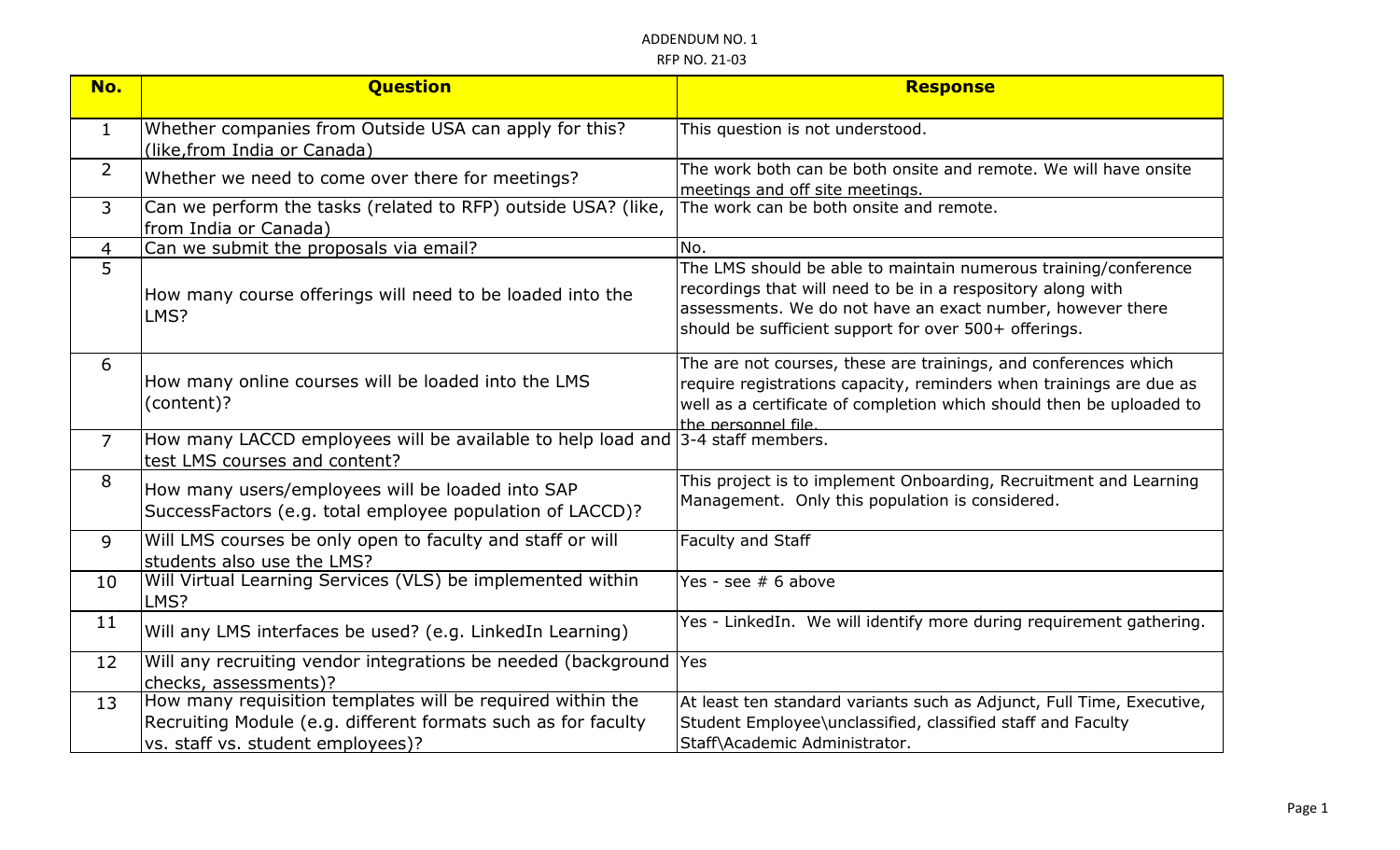| 14 | How many application templates will be required within the<br>Recruiting Module (e.g. different formats such as for faculty                                             | At least ten standard variants such as Adjunct, Full Time, Executive,<br>Student Employee\unclassified, classified staff and Faculty                                  |
|----|-------------------------------------------------------------------------------------------------------------------------------------------------------------------------|-----------------------------------------------------------------------------------------------------------------------------------------------------------------------|
|    | vs. staff vs. student employees)?                                                                                                                                       | Staff\Academic Administrator.                                                                                                                                         |
| 15 | How many offer details templates will be required within the<br>Recruiting Module (e.g. different formats such as for faculty<br>vs. staff vs. student employees)?      | At least ten standard variants such as Adjunct, Full Time, Executive,<br>Student Employee\unclassified, classified staff and Faculty<br>Staff\Academic administrator. |
| 16 | How many custom onboarding forms will need to be developed<br>(e.g. PDF forms where some information is pre-filled and a<br>signature is required from the onboarding)? | Estimate is 35 forms. We may identify more during requirement<br>gathering.                                                                                           |
| 17 | Will LACCD be responsible for the development of onboarding<br>forms or will this be the responsibility of the selected vendor?                                         | Vendor in conjunction with LACCD staff                                                                                                                                |
| 18 | How many custom InfoTypes will need to be populated in SAP<br>upon hire of an onboardee?                                                                                | We plan to use the ECC standard InfoTypes. Some custom InfoTypes<br>maybe needed. This will be determined during requirement gathering.                               |
| 19 | Will any international InfoTypes need to be supported when<br>hiring from the onboarding solution?                                                                      | Not needed for this project.                                                                                                                                          |
| 20 | Is SAP Cloud Identity Service (IAS) in scope or currently being In scope.<br>lused?                                                                                     |                                                                                                                                                                       |
| 21 | Approximately how many active requisitions will need to be<br>converted from the legacy recruiting system?                                                              | Yes, approximately 200 requisitions.                                                                                                                                  |
| 22 | Approximately how many inactive requisitions will need to be<br>converted from the legacy recruiting system?                                                            | Yes, 800 requisitions.                                                                                                                                                |
| 23 | Approximately how many active applications will need to be<br>converted from the legacy recruiting system?                                                              | Yes, approximately 100,000 (includes active and inactive)                                                                                                             |
| 24 | Approximately how many inactive applications will need to be<br>converted from the legacy recruiting system?                                                            | Yes, approximately 100,000 (includes active and inactive)                                                                                                             |
| 25 | Approximately how many active candidates will need to be<br>converted from the legacy recruiting system?                                                                | Yes, approximately 100,000 (includes active and inactive)                                                                                                             |
| 26 | Approximately how many inactive candidates will need to be<br>converted from the legacy recruiting system?                                                              | Yes, approximately 100,000 (includes active and inactive)                                                                                                             |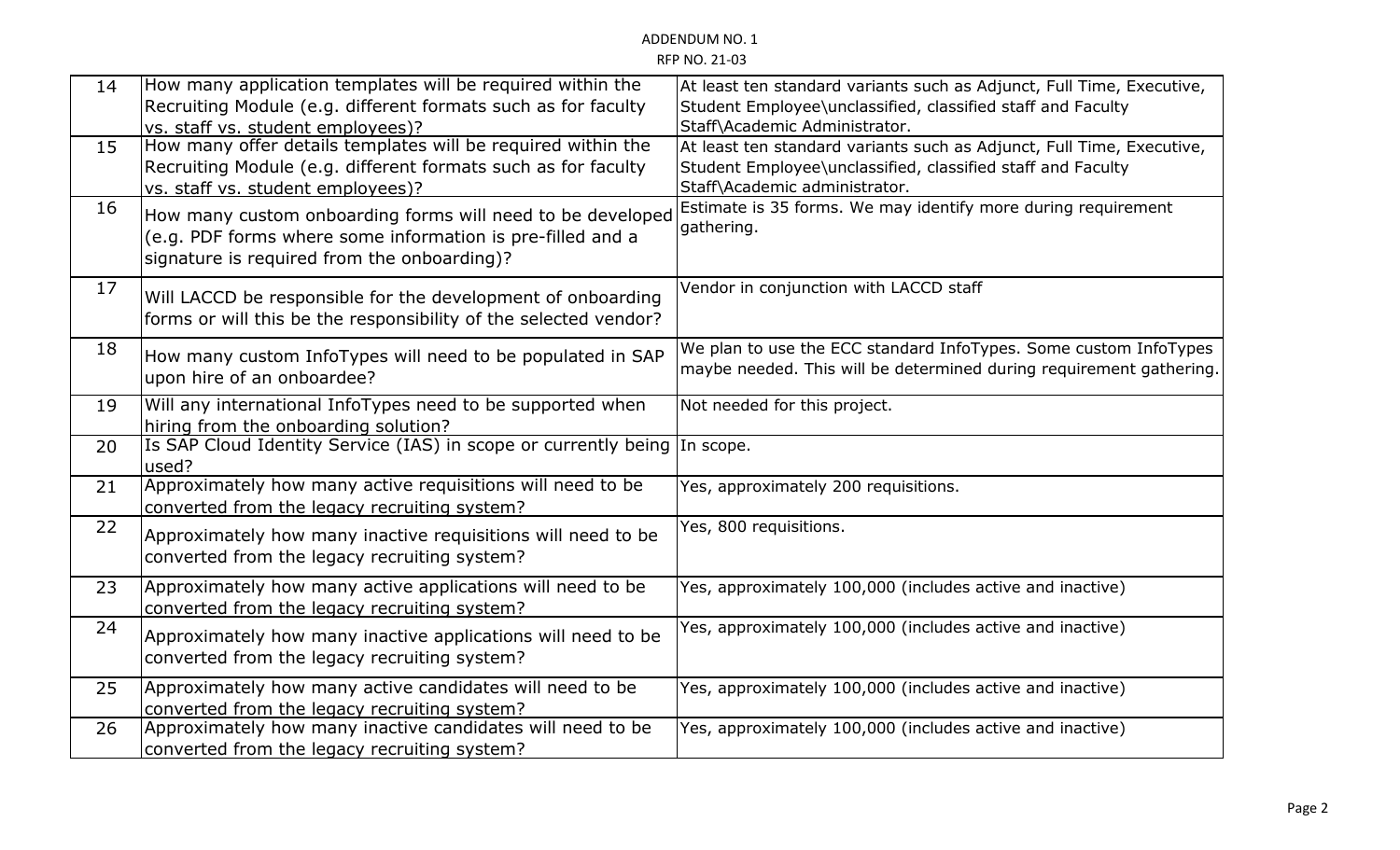| 27 | Will LACCD require more than one onboarding process (e.g. is  At least three variants. Student, Staff and Faculty.<br>there a separate process for faculty, staff, and student<br>employees)?            |                                                                                                                                                                                                                                              |
|----|----------------------------------------------------------------------------------------------------------------------------------------------------------------------------------------------------------|----------------------------------------------------------------------------------------------------------------------------------------------------------------------------------------------------------------------------------------------|
| 28 | Has a Governance Structure been created for the project and<br>can it be shared?                                                                                                                         | Yes, it will be shared as part of the vendor on boarding.                                                                                                                                                                                    |
| 29 | What support will the District provide for Change<br>Management? If none, should proposals include<br>comprehensive Organizational Change Management (OCM)<br>effort as well?                            | LACCD is accountable for the main sections in this area. See the<br>realization section of the RFP for more detail.                                                                                                                          |
| 30 | Because of the COVID situation, will the District agree to<br>travel on an as-needed basis, and actual costs as incurred and<br>not include in the base hourly rate/fixed fee submitted?                 | See the parameters of the RFP. Plan the project with both on site<br>and off site work effort.                                                                                                                                               |
| 31 | Are near-shore or off-shore resources permitted?                                                                                                                                                         | Yes                                                                                                                                                                                                                                          |
| 32 | How many different job requisitions, offer letters, job<br>applications and approval workflows are currently being<br>utilized?                                                                          | Approximately 7-8 requisition's, 7-8 applications, 3 - 8 approval work<br>flows. Around twenty five offer letters. More information during<br>requirement gathering.                                                                         |
| 33 | Will data conversion of job requisitions, applications and<br>candidates be required and if so, to what extent?                                                                                          | Yes - see responses to questions 21-27 for more detail.                                                                                                                                                                                      |
| 34 | For the Functional scope, the RFP states development of<br>Custom Coding to enhance business processes. Has the<br>District outlined where custom coding will be required?                               | It will be required around the requirement and on boarding<br>processes. Maybe others. This will be fully vetted during requirement<br>gathering. LACCD plans to use standard as much as possible. But<br>Custom development will be needed. |
| 35 | Does the District want 8 weeks or 12 weeks of Hyper-care? On<br>page 11 of the RFP, it states "eight (12)" duration.                                                                                     | The 12 refers to the Phase I and Phase 2 combined. Please use 12<br>weeks for Phase II and 8 weeks for Phase I.                                                                                                                              |
| 36 | Who is responsible for Org Change Management outside of<br>Training responsibilities, i.e., stakeholder assessments,<br>communication, etc.?                                                             | HR and OIT will take the lead working in conjunction with department<br>stakeholders.                                                                                                                                                        |
| 37 | Please confirm LACCD will purchase/have purchased 4<br>environments (sandbox, dev, test and prod) of SuccessFactors<br>& LMS (usually there are only two provided, Test and Prod, for<br>these modules). | We have access to SAP Success Factors cloud systems as planned.                                                                                                                                                                              |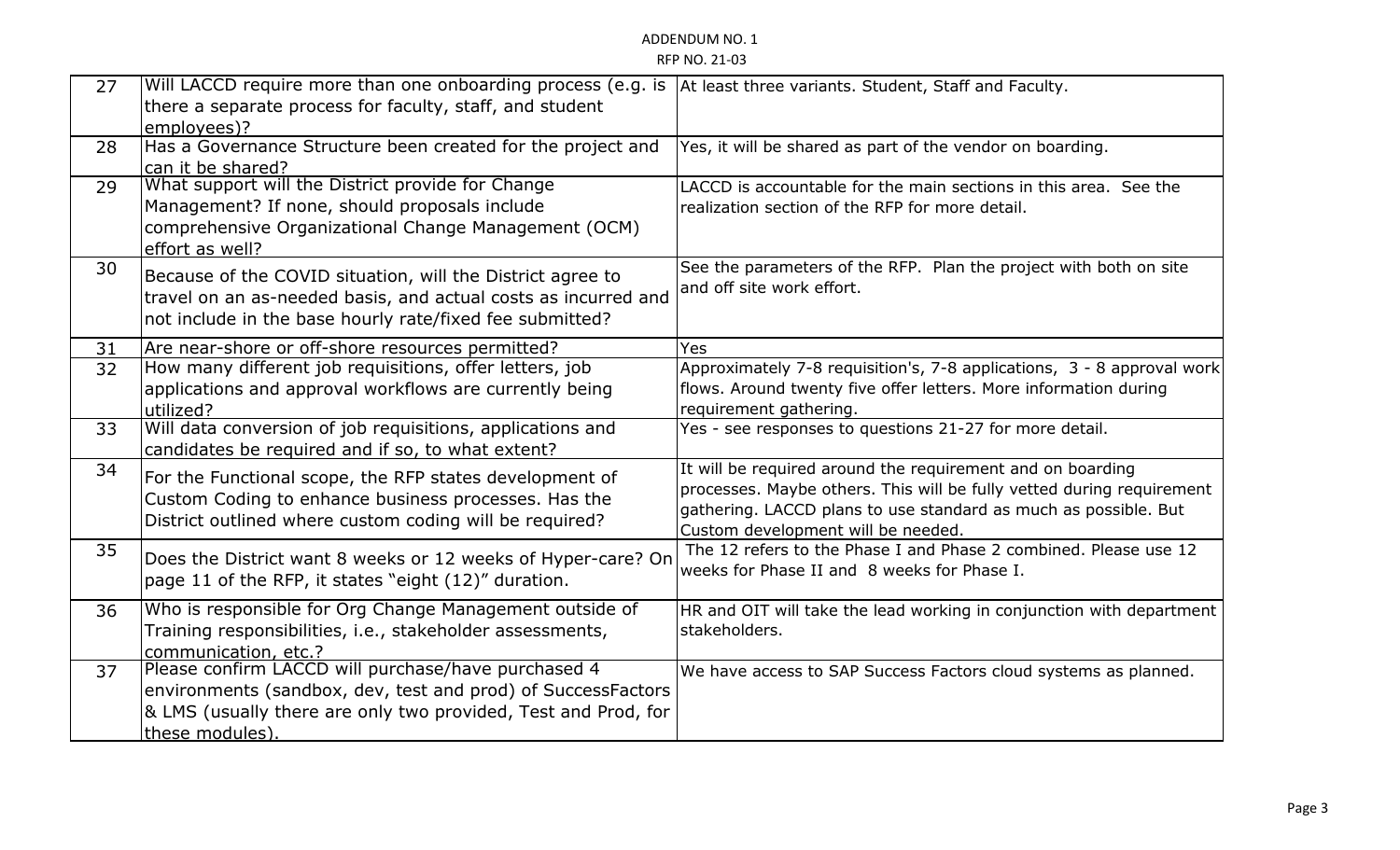| 38 | Should the estimate include licenses for SuccessFactors, or will<br>LACCD purchase those separately?                                                                                                                                                                  | Do not include. We already own the subscription. This is for services<br>only.                                                                                                                                    |
|----|-----------------------------------------------------------------------------------------------------------------------------------------------------------------------------------------------------------------------------------------------------------------------|-------------------------------------------------------------------------------------------------------------------------------------------------------------------------------------------------------------------|
| 39 | How many employees does the District have? How many<br>system users for each module/functionality requested?                                                                                                                                                          | Approximately 6,600.00 active employees. For the project, we only<br>look at e requirement, on boarding and LMS as it pertain to these<br>processes. Recruitment - 5,000.00, Onboarding 5,000.00                  |
| 40 | Which forms in Recruiting do you require electronic signature<br>on (i.e., Offer Letter, Application)?                                                                                                                                                                | All of them.                                                                                                                                                                                                      |
| 41 | Is LACCD open to using native electronic signature, or is<br>DocuSign required?                                                                                                                                                                                       | DocuSign is required.                                                                                                                                                                                             |
| 42 | What information does LACCD want to move from the existing<br>Recruiting and Onboarding tool to SuccessFactors?                                                                                                                                                       | All key information. More detail to be provided during requirement<br>gathering.                                                                                                                                  |
| 43 | What information does LACCD expect to send from the<br>Learning Management System back to SAP ECC?                                                                                                                                                                    | All key information required for on boarding back to ECC. For<br>example, name, SSN, Address. More to be provided during<br>requirement gathering                                                                 |
| 44 | Are the current business processes documented by LACCD?                                                                                                                                                                                                               | For the most part yes. More will be gathered during Blueprint.                                                                                                                                                    |
| 45 | Can configuration workbooks be used to record outcome of the Yes, you can share your documents as well. They would need to be<br>Blueprint workshops, or does LACCD require a specific format<br>be used? If so, please provide more information about the<br>format. | approved for use.                                                                                                                                                                                                 |
| 46 | In the RACI for Realization Phase, what is meant by<br>'Production, Testing and Training" for which the vendor is both on going maintenance, resources are provided and assigned etc.<br>Accountable and Responsible?                                                 | Vendor is responsible to see that the steps are completed (detail<br>plan, Production update, Full Testing, and Training to internal staff for<br>LACCD will also provide it's own staff and resources to assist. |
| 47 | What 3rd party application is used currently for Recruiting and<br>Onboarding?                                                                                                                                                                                        | Cornerstone                                                                                                                                                                                                       |
| 48 | Is a Third-Party vendor(s) utilized to assist with Recruiting<br>needs or is it all in-house?                                                                                                                                                                         | Mostly In house. But on occasion 3rd parties are used.                                                                                                                                                            |
| 49 | As part of the onboarding process, what reminders would you<br>like provided by the system?                                                                                                                                                                           | The will be determined during requirement gathering. But they are<br>needed. I.e. interview scheduled etc.                                                                                                        |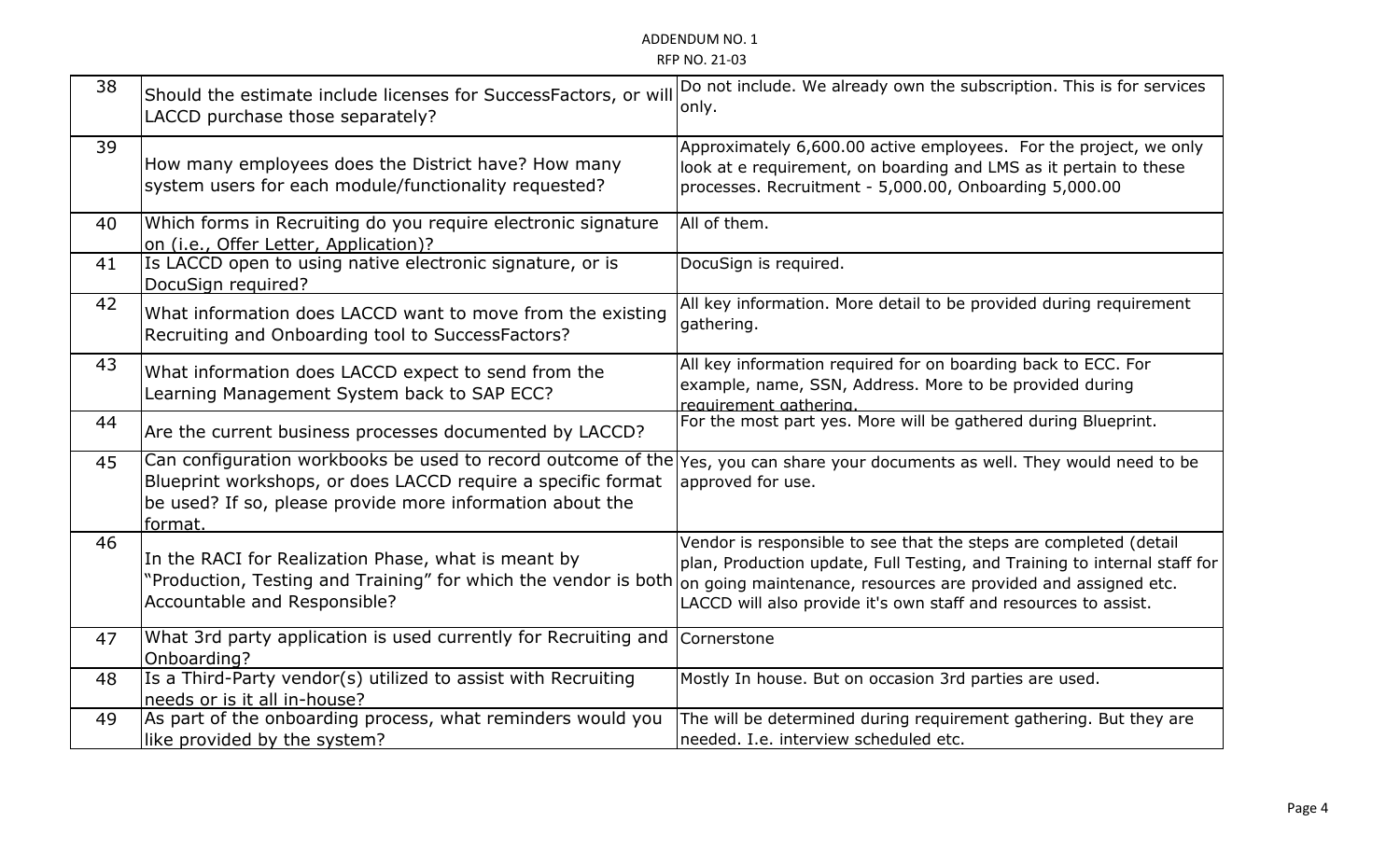| 50 | Considering the requirement for a printed copy of responses to   | No.                                                                |
|----|------------------------------------------------------------------|--------------------------------------------------------------------|
|    | be delivered, would LACCD consider extending the RFP             |                                                                    |
|    | response submission date until Friday, March 30 or later?        |                                                                    |
|    |                                                                  |                                                                    |
| 51 | How many LACCD employees will be utilizing the SAP               | See response to question #39.                                      |
|    | SuccessFactors system?                                           |                                                                    |
| 52 | Do you need to accommodate external learners (e.g.               | Not in this phase.                                                 |
|    | contractors, non-employees who need to take paid/mandatory       |                                                                    |
|    | trainings through the district)?                                 |                                                                    |
| 53 | Please provide an approximation quantity data for migration to   |                                                                    |
|    | SuccessFactors:                                                  |                                                                    |
|    |                                                                  | 50,000.00                                                          |
|    | Number of external candidates (recruiting)                       |                                                                    |
|    | Number of training courses                                       | $500+$                                                             |
|    | Number of historical learning items                              | See above                                                          |
| 54 | What is the approved budget for this project?                    | This is LACCD confidential information.                            |
| 55 | It appears that some content is not visible in the RFP PDF file, | The full sentence is project "Team Training Plan".                 |
|    | page 25 under Project Team Training. Could LACCD please          |                                                                    |
|    | republish this table for clarity?                                |                                                                    |
| 56 | Is LACCD open to recommendations that could streamline the       | Yes, if you have some ideas we are open to suggestions.            |
|    | implementation timeline and budget?                              |                                                                    |
| 57 | Does LACCD currently have a Background Check provider?           | Yes, and we want to integrate it for some integrations. During     |
|    | Would LACCD like to integrate background check results to the    | requirement gathering more information will be determined.         |
|    | new ATS?                                                         |                                                                    |
| 58 | Does LACCD have different recruiting processes for different     | Yes; we do. Faculty and staff have a different recruiting process. |
|    | types of employees? e.g., are Teachers recruited differently     |                                                                    |
|    | than staff?                                                      |                                                                    |
| 59 | Does LACCD currently utilize position management with SAP        | Yes, LACCD is using concurrent employment.                         |
|    | ECC? If so, would the LACCD like to integrate position data      |                                                                    |
|    | into the new ATS?                                                |                                                                    |
| 60 |                                                                  | No, only areas for Employee Central that need to be activated are  |
|    | The RFP does state "Employee Central", is LACCD                  | identified as part of the Success Factors modules. Onboarding,     |
|    | implementing Employee Central to replace SAP OM / PA?            | Electronic Recruitment, and Learning Management.                   |
|    |                                                                  |                                                                    |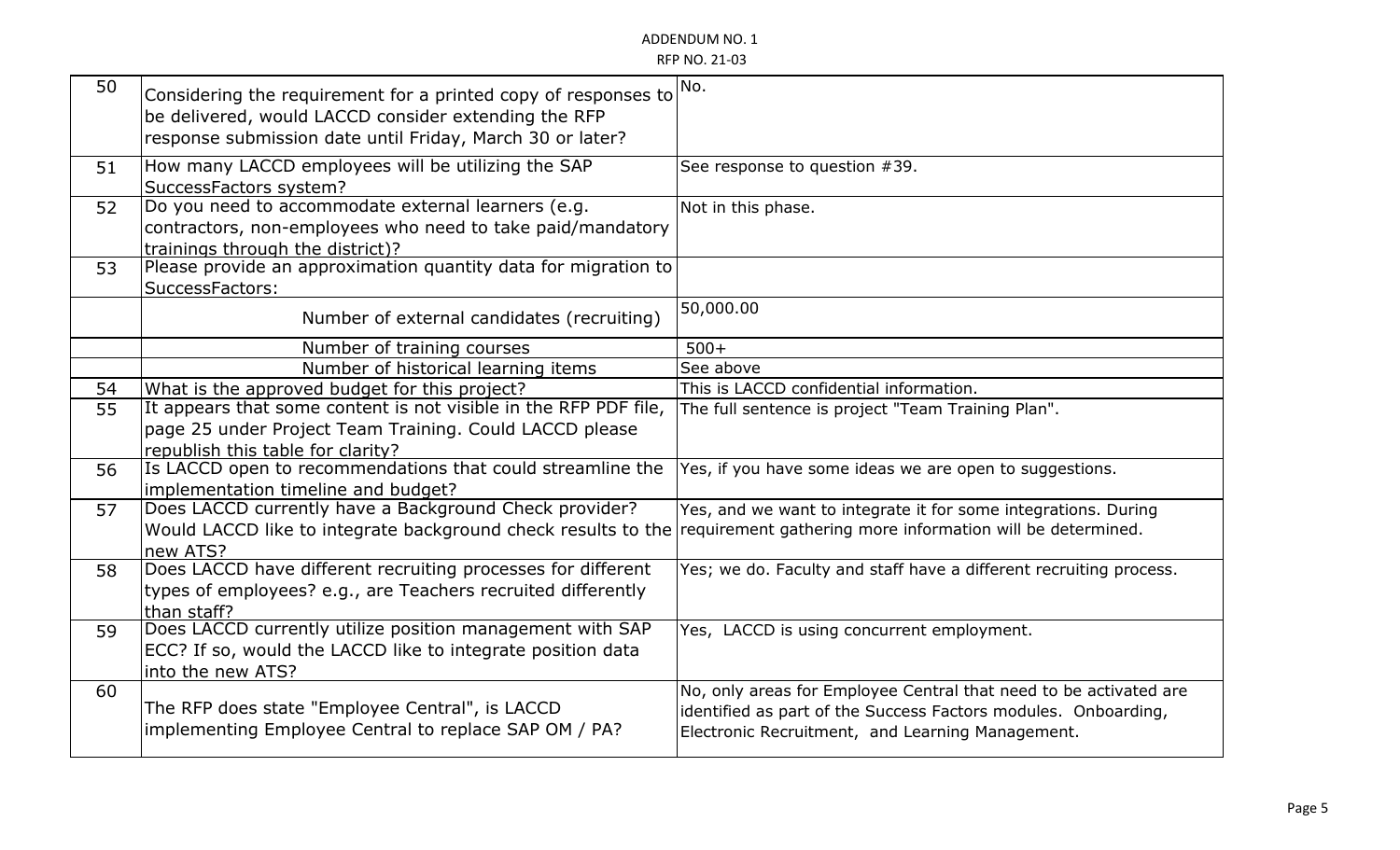| 61 | Please specify 3rd party application job boards for integration.                                                                                                                | LinkedIn, CCC registry, Advertising sites) and others to be<br>determined during requirement gathering.                                                                                                                                                                                                                                     |
|----|---------------------------------------------------------------------------------------------------------------------------------------------------------------------------------|---------------------------------------------------------------------------------------------------------------------------------------------------------------------------------------------------------------------------------------------------------------------------------------------------------------------------------------------|
| 62 | Please estimate number of monthly applicants processed and<br>requisitions raised.                                                                                              | See response to question #53                                                                                                                                                                                                                                                                                                                |
| 63 | Does LACCD engage in offboarding activities? If so, please<br>clarify process.                                                                                                  | Yes, and part of another process. Not in scope here.                                                                                                                                                                                                                                                                                        |
| 64 | What amount and type of history will need to be brought over<br>to SuccessFactors? Applicant History? Requisition History?                                                      | See response to question # 21-26.                                                                                                                                                                                                                                                                                                           |
| 65 | Does LACCD conduct enterprise learning today? We<br>understand there is no integrated system currently.                                                                         | We do conduct Learning Management. As mentioned in the RFP it is<br>not integrated. Currently, the District uses various modalities which<br>are not linked to the HRIS system which should be tied to the<br>personnel record. There is Canvas which is for instructional purposes,<br>and Cornerstone tied to the Vision Resource Center. |
| 66 | Will LACCD require any unique requirements such as<br>certification tracking for building access/badging?                                                                       | This is not part of this phase.                                                                                                                                                                                                                                                                                                             |
| 67 | The expectation is for SF/LMS accessible directly and only via<br>SAP ESS portal? Please confirm.                                                                               | From the EP portal and accessible for non employees as part of the<br>recruitment process. Maybe others as well. To be further discussed<br>during requirement gathering.                                                                                                                                                                   |
| 68 | Please estimate Learning data migration/volume amounts (if<br>applicable).                                                                                                      | See response to questions # 21-26.                                                                                                                                                                                                                                                                                                          |
| 69 | Does the LACCD leverage any 3rd party content or training<br>today? (i.e., skillsoft)                                                                                           | This question is not understood.                                                                                                                                                                                                                                                                                                            |
| 70 | Does LACCD expect to leverage commerce or cost associations This question is not understood.<br>with Learning activities?                                                       |                                                                                                                                                                                                                                                                                                                                             |
| 71 | What is the current Learning system used by LACCD?                                                                                                                              | There is Canvas which is for instructional purposes, and Cornerstone<br>tied to the Vision Resource Center. I am not sure if the campuses are<br>using resources specific to each campus.                                                                                                                                                   |
| 72 | Will competencies be linked to training opportunities to help<br>drive employee engagement and empower employees to<br>target specific training for their areas of development? | Yes                                                                                                                                                                                                                                                                                                                                         |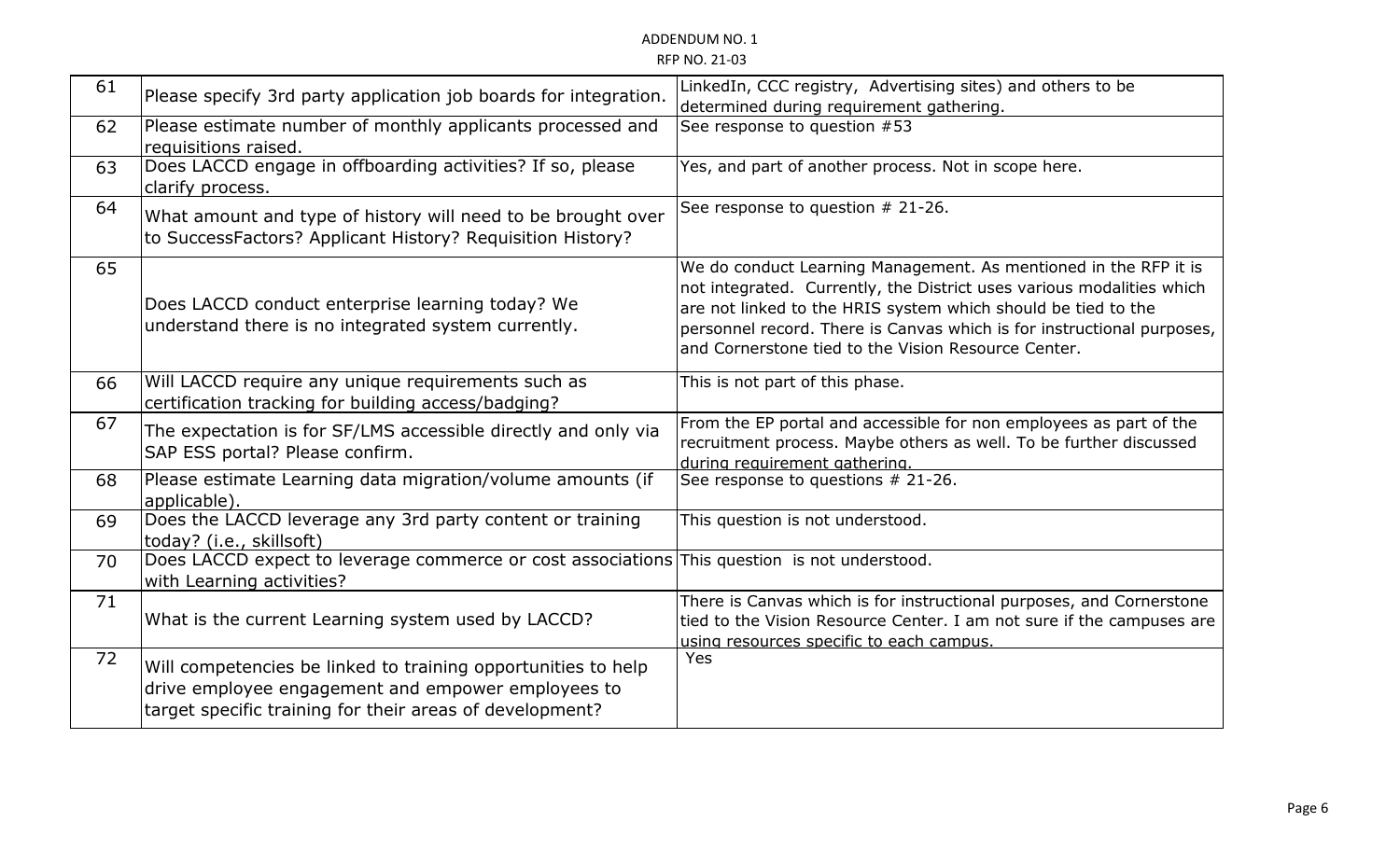| 73 | What are the different learning content providers (Course era, HR does not use these. May determine more during requirement<br>Lynda, Skill Soft & Harvard Manage Mentor etc.,) you are<br>using? Do you have Skillsoft integration in place ? If yes then<br>which contract do you have? | gathering.                                                                                                                                |
|----|-------------------------------------------------------------------------------------------------------------------------------------------------------------------------------------------------------------------------------------------------------------------------------------------|-------------------------------------------------------------------------------------------------------------------------------------------|
| 74 | Do you use Virtual class room trainings (eg : WebEx, Zoom,<br>Lync etc.,)? Please provide the details. If yes would you like<br>them to be integrated with SuccessFactors LMS?                                                                                                            | Zoom, Teams. And yes.                                                                                                                     |
| 75 | Do you develop your own content for Learning system and<br>how the current content managed ?                                                                                                                                                                                              | Both developed content and procured content.                                                                                              |
| 76 | Is Commerce in scope ? Do you handle training costs in LMS ?<br>How is the External training costs handled ? Note: Commerce<br>is a feature in SF LMS used to track training costs.                                                                                                       | This question is not understood.                                                                                                          |
| 77 | Do you want to provide access to external users who are not<br>part of your SAP ECC & SuccessFactors People People? Note:<br>It requires setting up SAP Identity Authentication Service<br>(IAS)                                                                                          | That depends. We want non employees to apply for positions. They<br>would not be employees at this time. So yes.                          |
| 78 | Do you have trainings done by employees outside the LMS<br>system? If yes, do you have to keep track of training delivery<br>costs?                                                                                                                                                       | Yes, we want to keep track of the training costs.                                                                                         |
| 79 | US compliance forms - I-9, W4, State Withholding forms &<br>Standard forms are available with SuccessFactors. Apart from<br>these are there any other forms would you like to be<br>implemented?                                                                                          | These are the main forms yes. We do have other forms that we will<br>discussed in more detail as part of the requirement gathering phase. |
| 80 | Are you following same onboarding process for everyone or<br>will it vary? Please clarify? Note: We understand that for<br>Offboarding and Cross Boarding SF Employee Central is<br>Prerequisite. Hence both are not in scope.                                                            | Offboarding is not in scope. Cross Boarding is not in scope.                                                                              |
| 81 | Please let us know if you require E-Verify integration with<br>Onboarding?                                                                                                                                                                                                                | Yes, would like to use E-Verify.                                                                                                          |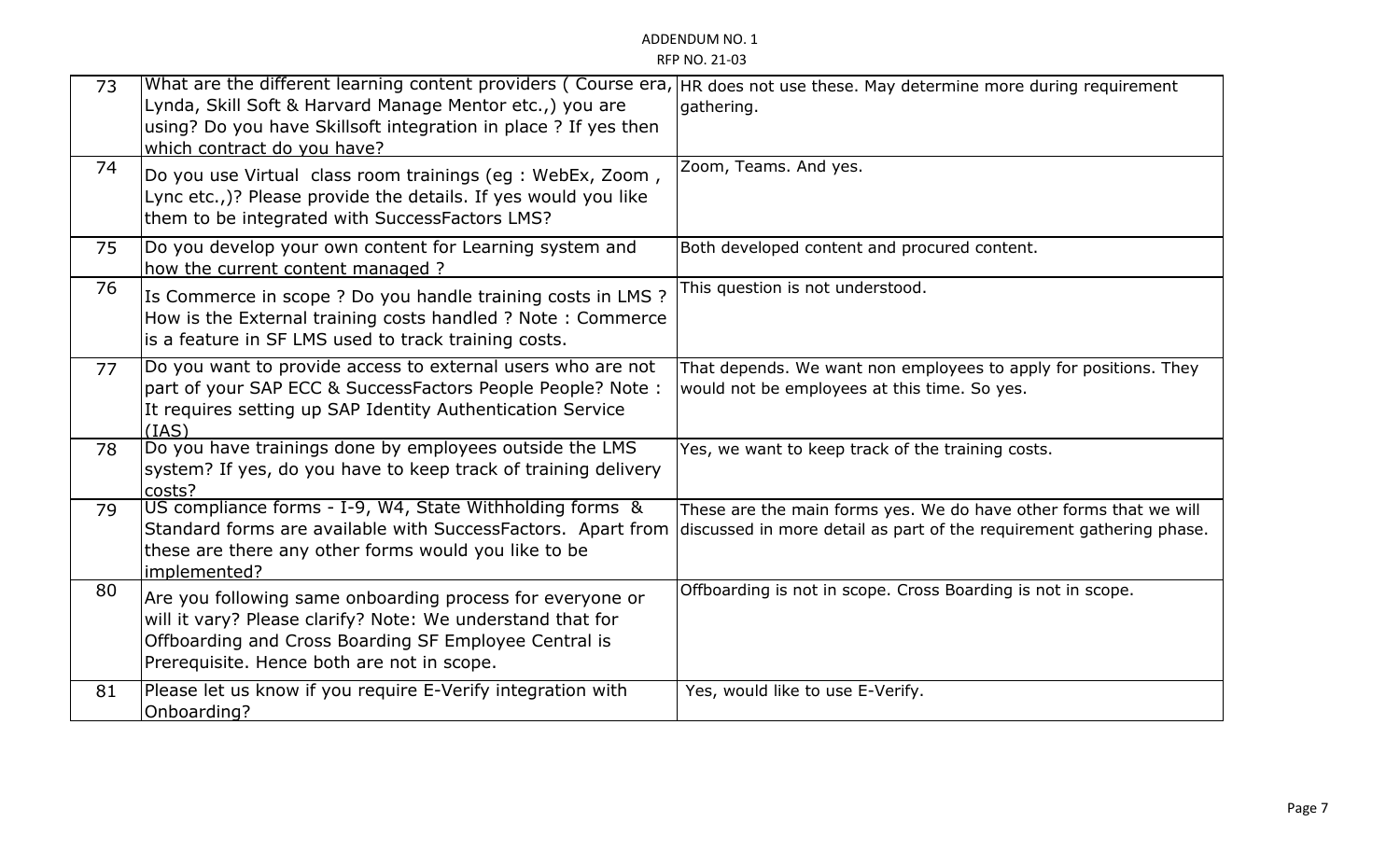# ADDENDUM NO. 1

| <b>RFP NO. 21-03</b> |  |  |  |
|----------------------|--|--|--|
|----------------------|--|--|--|

| 82 | Does LACCD have requirement to send job postings to<br>external job boards and school boards. If yes, then how many<br>boards are in scope. Please note: job boards can be activated<br>and tested only in production system, Hence the duration of<br>production cutover depends on number of Job boards that<br>needs to be activated at the time of Go live.                                                                                                                                                                                                                                                              | Yes, we do post to external sites. Estimate is 5-10.                                                                                      |
|----|------------------------------------------------------------------------------------------------------------------------------------------------------------------------------------------------------------------------------------------------------------------------------------------------------------------------------------------------------------------------------------------------------------------------------------------------------------------------------------------------------------------------------------------------------------------------------------------------------------------------------|-------------------------------------------------------------------------------------------------------------------------------------------|
| 83 | As per our understanding you are looking to trigger<br>requisitions from SAP ECC 6.0 to SuccessFactors using HCI.<br>Please confirm.                                                                                                                                                                                                                                                                                                                                                                                                                                                                                         | Yes, confirmed.                                                                                                                           |
| 84 | We assume candidate selected in Recruiting will be moved to<br>Onboarding and then to SAP ECC using HCI. Please confirm.<br>Will there be any deviation for any set of users where the data<br>will flow directly from SF Recruiting to SAP ECC without<br>Onboarding.                                                                                                                                                                                                                                                                                                                                                       | Yes confirmed. Second question. Yes confirmed,                                                                                            |
| 85 | Are there any other third party vendor integrations in the<br>scope for SuccessFactors like integration with Background<br>Check vendors & Assessment Vendors etc.,?                                                                                                                                                                                                                                                                                                                                                                                                                                                         | Yes, see response to question # 60 for additional detail. Note: Not<br>for academic. But classified staff - yes.                          |
| 86 | In this section [1.3.5 Staffing] there is a note saying "The<br>District will provide personnel for this project with internal<br>resources with BASIS skills, Developers (JAVA, ABAP, Script<br>writing, Quality Assurance), security administrator and<br>Business Process Designers (Human Resources, Time<br>Management, Payroll, Benefits, Portal and FIORI) and Business<br>Warehouse and Business Analyst (HR)." Does this mean<br>district provided personnel mentioned here will be responsible<br>for the BASIS and ABAP activities. Where as a vendor will lead<br>the BASIS and ABAP activities. Please confirm. | As identified in the RFP. The vendor responsible is to lead in these<br>area as appropriate. LACCD will supplement with additional staff. |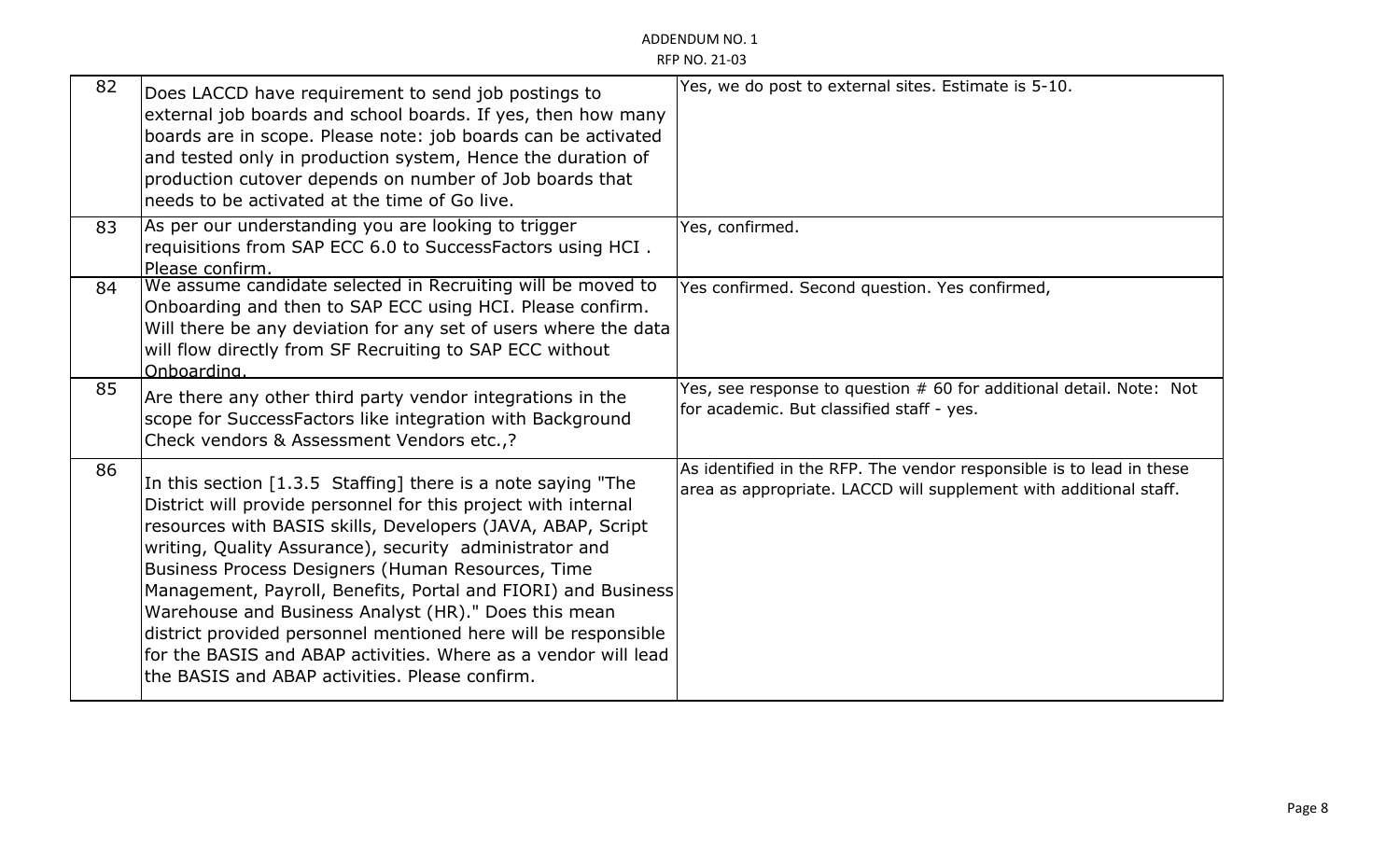| 87 | Its mentioned that SuccessFactors system should integrate<br>with Business Ware House. Could you please clarify on the<br>scope of this integration? Also please provide data objects<br>(Recruiting, LMS & Onboarding) that need to be integrated<br>with SAP BW?      | Yes, we want to integrate with Business Warehouse, Business<br>Objects. The plan is to connect and perfom analysis such On Boarding<br>Analytics, time to hire etc We connect with Onboarding,<br>Recruitment, and Learning Management. More details will provided<br>during the requirement gathering phase of the project. |
|----|-------------------------------------------------------------------------------------------------------------------------------------------------------------------------------------------------------------------------------------------------------------------------|------------------------------------------------------------------------------------------------------------------------------------------------------------------------------------------------------------------------------------------------------------------------------------------------------------------------------|
| 88 | Its mentioned that Integration of the SAP Learning<br>Management System with SAP ECC 6.0 Human Resources and<br>Success Factors. Please provide the scope of the data objects<br>from SF LMS needs to be integrated.                                                    | We will discuss this in more detail as part of the requirement<br>gathering phase. For example, some objects require master data<br>(name etc.), Position, Organization, Organization Unit etc.                                                                                                                              |
| 89 | Is there any decision in place with reference to the time we<br>need to get the learning data migrated? For Example, 3 years<br>/ 5 years / 10 years.                                                                                                                   | See the simulated project schedule. The shorter the time period the<br>better.                                                                                                                                                                                                                                               |
| 90 | Regarding data migration related to recruitment would you like Yes, See response to questions # 21 to 27 for more detail.<br>to migrate active requisitions, active applications & candidates<br>with resumes?                                                          |                                                                                                                                                                                                                                                                                                                              |
| 91 | Here [1.3.2 Implementation Schedule] its mentioned that<br>support for Phase 1 & phase 2 is less than 3 months whereas<br>on page 11 (Implementation strategy) its mentioned that Go<br>Live support and eight (12) weeks of Hyper-care be required.<br>Please clarify. | Items 1.3.2 is a simulated plan. The 12 refers to the Phase I and<br>Phase 2 combined. Please use 12 weeks for Phase II and 8 weeks for<br>Phase I.                                                                                                                                                                          |
| 92 | Its mentioned that "Note: There may be a parallel project for<br>the upgrade\migration to SAP HANA. We expect that we will<br>be able to schedule around this to avoid any significant<br>impacts". Can you give us the timelines for S4 HANA upgrade?                  | Not at this time. We not expect a significant impact to the project due<br>to the HANA upgrade.                                                                                                                                                                                                                              |
| 93 | Can you please clarify: Test Case Development (scripts and<br>scenario) and Testing Certification-PRD, (Vendor - R,A).                                                                                                                                                  | All processes need to be tested as part of the development process.<br>Vendor is responsible as identified in RFP to either lead or support as<br>indicated.                                                                                                                                                                 |
| 94 | By Testing Certification-PRD are you referring to Smoke test in<br>Production before launching?                                                                                                                                                                         | Yes, full round of User Acceptance Testing and certification is required<br>before Launch as identified in the RFP.                                                                                                                                                                                                          |